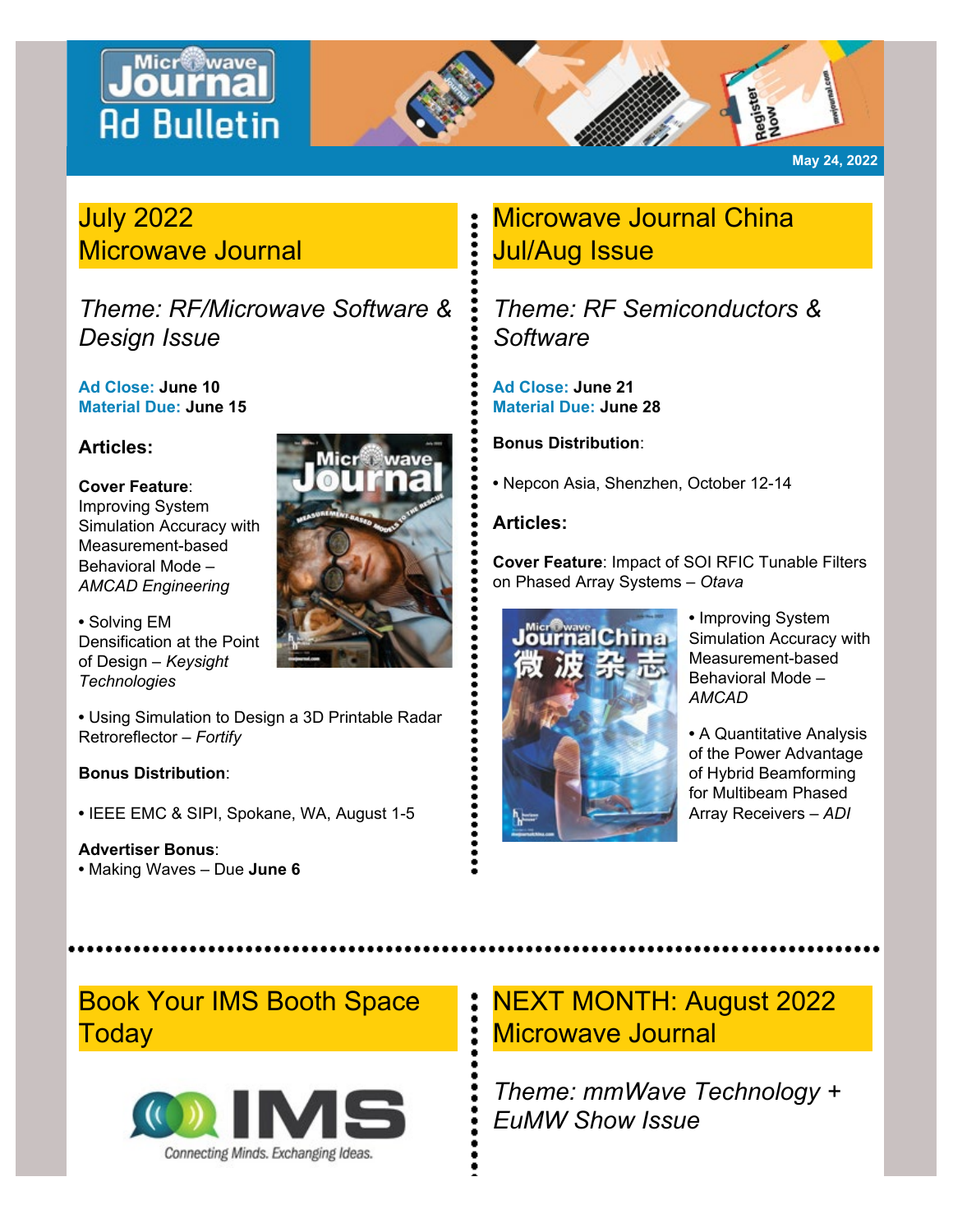#### **IMS2022 is back in full force!**

719+ booths have sold.

The fully in-person technical program is packed with energy and education including:

- **•** Keynote speakers
- **•** Technical sessions
- **•** Plenary sessions
	- **•** Panel sessions
	- **•** Workshops
- **•** Technical Lectures

The value created from face-to-face tradeshows like IMS2022 is irreplaceable. You cannot afford to miss interacting with your customers and prospects in this unique environment.

#### **[Find Out How You Can Be Part of the Action](https://ims-ieee.org/)**



#### **Ad Close: July 11 Material Due: July 14**

#### **Articles:**

**Cover Feature**: Preview: EuMW 2022 in Milan

**Cover Feature**: Pasta, Pizza and Microonde | The Italian Microwave Industry – *Helen Duncan*

**•** Using Binary Reconfigurable Surfaces at mmWave – *Greenerwave*



**Bonus Distribution**: **•** EuMW 2022, Milan, Italy, September 25-30

#### **Advertiser Bonus**: **•** Making Waves – Due **July 6**

**•** Advertiser/EuMW New Products: Due **June 28**

## MEDIA KIT & EDITORIAL CALENDAR



#### **[2022 Media Kit \(PDF\)](https://www.microwavejournal.com/ext/resources/pdf-downloads/Media-Kits/2022-Media-Kit.pdf) [2022 Editorial Calendar \(PDF\)](https://www.microwavejournal.com/ext/resources/pdf-downloads/Media-Kits/ED-CALENDAR-20221.pdf)**



### *[Contact Your MWJ Sales Rep For More Information](https://www.microwavejournal.com/salesoffices)*

......................